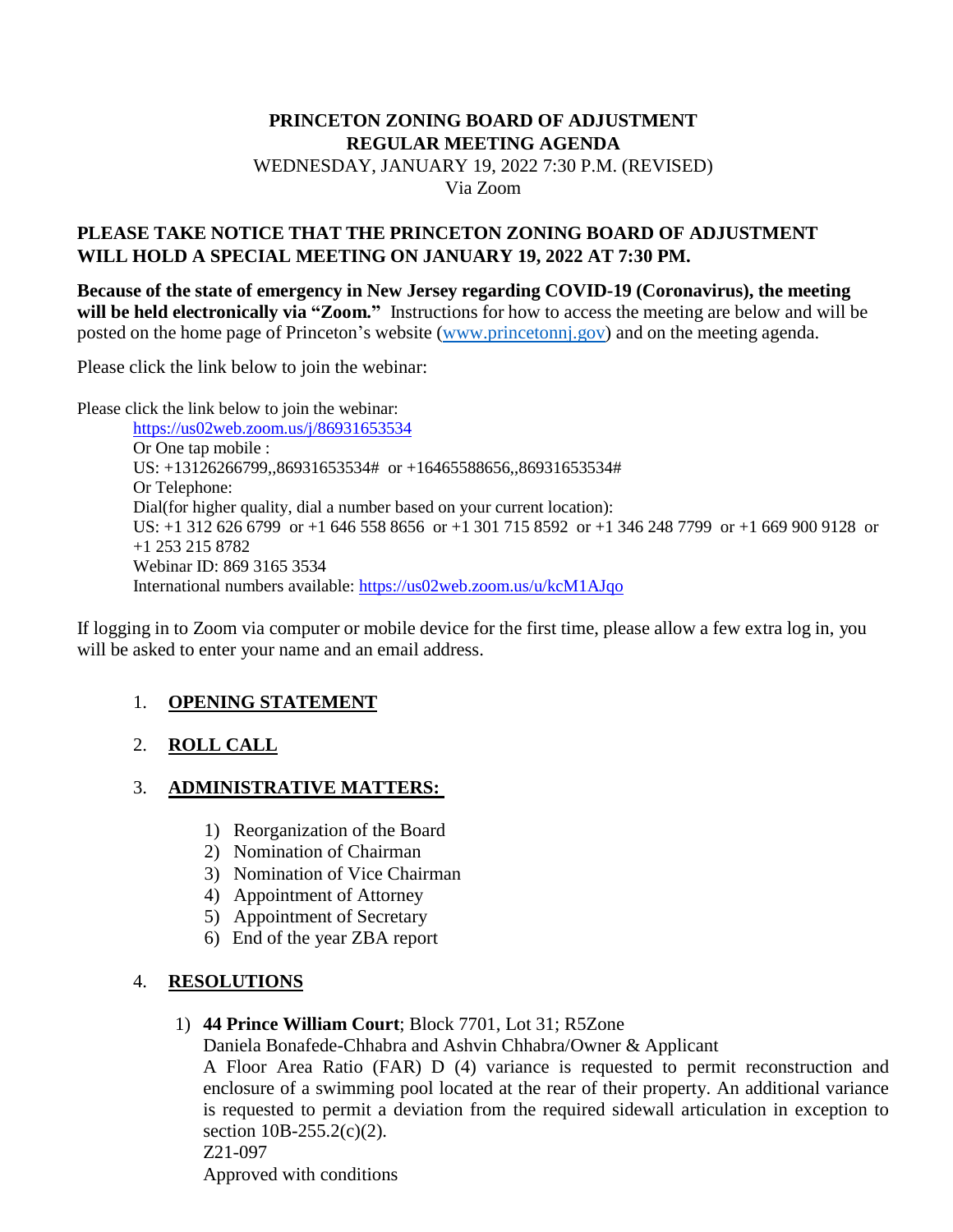2) **71 Deer Path**; Block 7507; Lot 9; R5

Alina and Dan Budin / Owners & Applicants C1/C2– variance to permit construction/conversion of a front entry carport to a garage in exception to the required setback from the nearest portion of the front façade Z21-107 Approved with conditions

- 3) **48 Leavitt Lane**; Block 32.06, Lot 123.02; R2 (Boro) Yuzheng Zhang and Tianhang Huang, Owner/Applicant C (2) - variance request to permit construction of a deck and patio in exception to the required rear yard setback Z21-105 Denied
- 4) **20 Moore Street**, Block: 28.03, Lot: 80, R4 Zone Margaret Mowrey/Owner & Applicant Variance approval to permit construction of steeper pitched roof at the front of the house in exception to the required front yard setback. Z21- 138 Approved with conditions
- 5) **176 Edgerstoune Road**; Block 9303, Lot 1, R2 Zone (Former Township) The Hun School of Princeton, Owner/Applicant

Extension of Time

A use variance pursuant to NJSA 40:55D-70 (1) and related site plan application have been filed to permit the temporary conversion of the Mason House, a single family dwelling that previously served as the Head of School residence, to a temporary office use to be utilized by the Hun School. The Mason House is located in the R2 Zone and the proposed temporary office use is not permitted. The applicant is requested temporary use of the house as an office be limited to the period of the Covid-19 health emergency. Z2021-005

Approved with conditions

### 5. **APPLICATIONS**

### 1) **25 Lytle Street; Block 15.02, Lot 68& 86; R4 Zone/Witherspoon Jackson Historic District**

Grace Asagra Stanley/Owner & Applicant

C1 Variance request to permit a one story addition in exception to the required smaller side yard setback and height to setback ratio. An additional bulk variance is required to construct a deck in exception to the required 35 ft. rear yard setback. Historic preservation plan approval is required

Z21- 028

MLUL deadline ext 1/31/2022